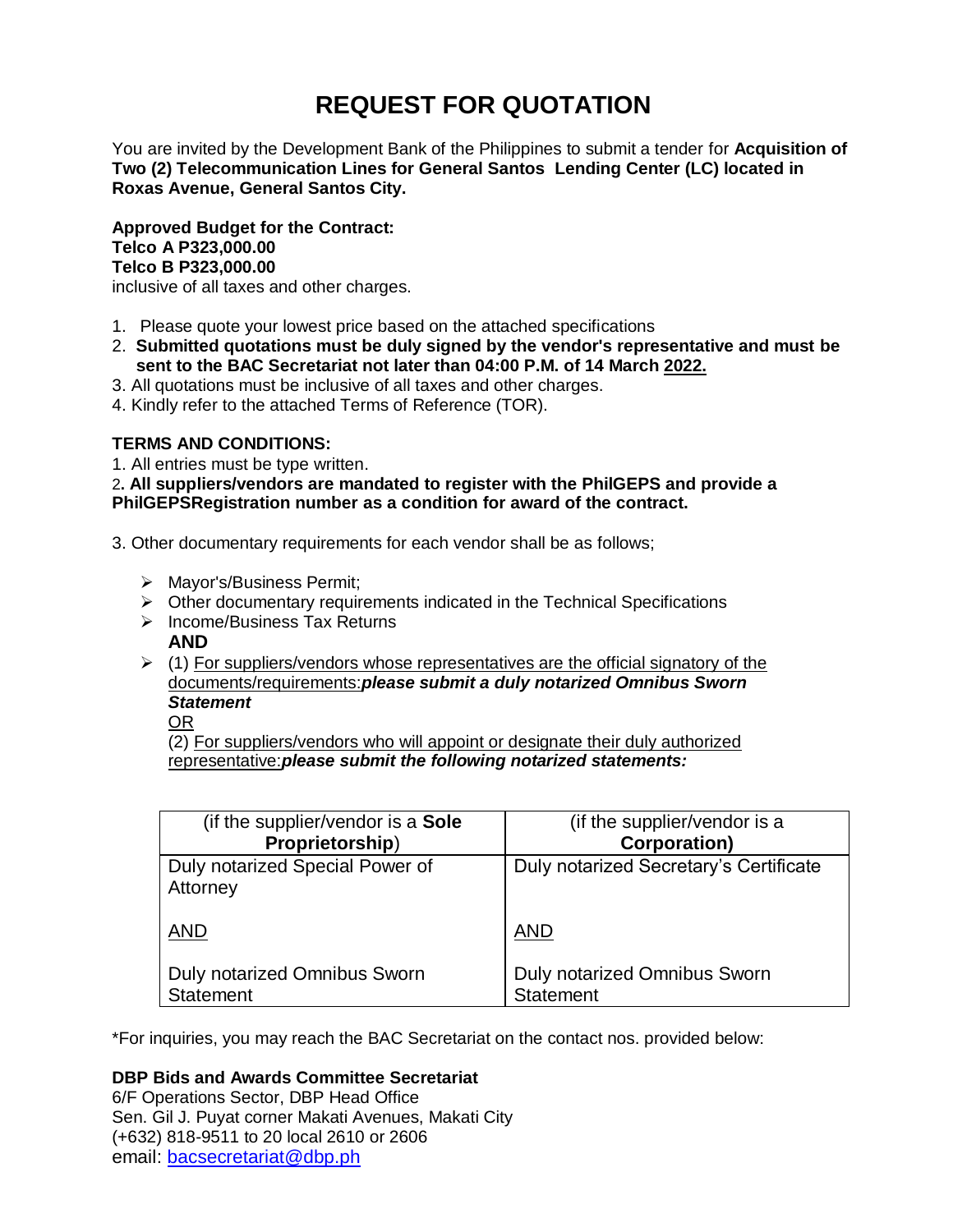#### **Annex A**

# ACQUISITION OF NEW, ADDITIONAL AND/OR REPLACEMENT TELECOMMUNICATION LINE/CONNECTIVITY SERVICE FOR THE DEVELOPMENT BANK OF THE PHILIPPINES (DBP)-**GENERAL SANTOS LENDING CENTER**

# APPROVED BUDGET FOR THE CONTRACT: Telco A: Php 323,000 Telco B: Php 323,000

# **TECHNICAL SPECIFICATIONS**

## A. BACKGROUND

The telecommunication connectivity service (line) is for the connection of DBP online systems, services and facilities in any of the following DBP remote sites:

A.1. Branch Office, including:

A.1.a. Lending Center

- A.1.b. Cash Center
- A.1.c. Branch-Lite Unit

A.2. Automated Teller Machine (ATM)

## **B. OBJECTIVE**

To acquire stable, reliable and secure telecommunication connectivity/line service to link DBP remote sites to the Head Office from an authorized and qualified telecommunication service provider (Telco).

## C. COVERAGE OF THE CONTRACT

The contract will be for a one (1) year period starting from date of acceptance of service with the option for automatic renewal.

## D. MINIMUM SPECIFICATIONS

- D.1. Connectivity/Line Service Availability
	- > The minimum availability of service is 99.6%.
- D.2. Connectivity/Line Specifications
- D.2.a. Branch Office ⊽
	- D.2.a.i. Wired MPLS/VPN, Radio Last Mile or VSAT connection with minimum of 2 Mbps bandwidth
	- D.2.a.ii. Must be Ku Band or C Band for the VSAT
	- D.2.a.iii. Inclusive network equipment, such as router and or router/modem, must not be on End-of-Life/End-of-Support status within the contract period
	- D.2.a.iv. Router must support GRE/mGRE tunneling and IP Security (ex. dynamic VPN) and SNMP
	- D.2.a.v. DBP shall have the full access of the router
	- D.2.a.vi. Provide near real time and historical link monitoring
- п D.2.b. ATM - Wired
	- D.2.b.i. VPN connection at least 128 Kbps via MPLS
	- D.2.b.ii. Inclusive network equipment, such as router and or router/modem, must not be on End-of-Life/End-of-Support status within the contract period
	- D.2.b.iii. Support GRE tunneling and SNMP

 $\left\langle \begin{array}{c} \text{Page 1 of 4} \end{array} \right\rangle$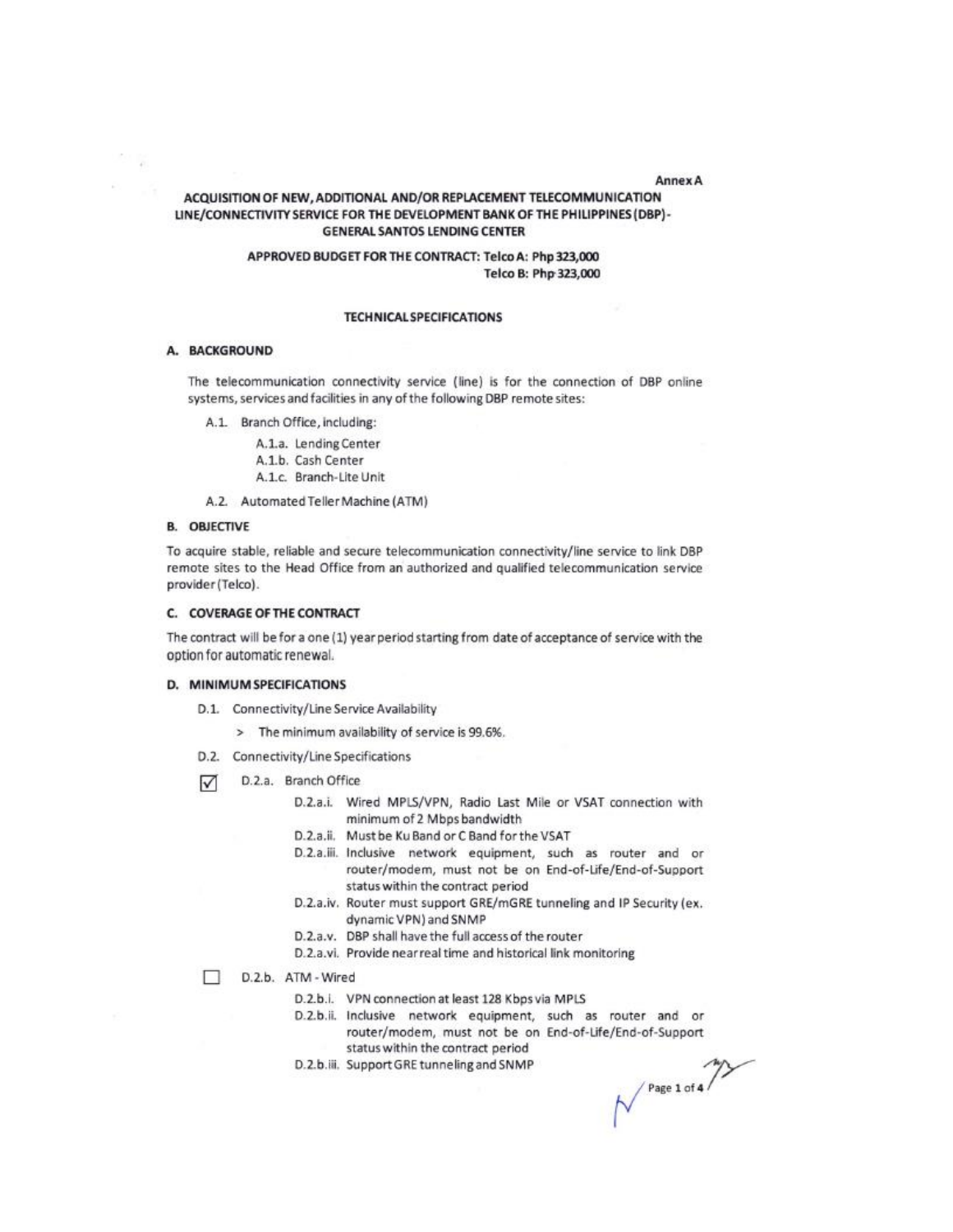ACQUISITION OF NEW, ADDITIONAL AND / OR REPLACEMENT OF TELECOMMUNICATION

LINE/CONNECTIVITY SERVICE FOR THE DEVELOPMENT BANK OF THE PHILIPPINES (DBP)

D.2.b.iv. Provide near real time and historical link monitoring

- D.2.c. ATM Wireless
	- D.2.c.i. Provide data transmission function by public GPRS/ GSM network or higher
	- D.2.a.vii. Inclusive network equipment, such as router and or router/modem, must not be on End-of-Life/End-of-Support status within the contract period
	- D.2.c.ii. Support GRE Tunneling and SNMP
	- D.2.c.iii. Provide GUI access for local and remote management
	- D.2.c.iv. Operate at -30\*+75°C temperature
	- D.2.c.v. Has LED status indication
	- D.2.c.vi. Support RJ45 console port
	- D.2.c.vii. Include: 1 power cord, 2 antennas, 1 console cable, 1 set documentation
	- D.2.c.viii. Provide near real time and historical link monitoring.
	- D.2.c.ix. Meet the average latency requirement of not greater than 200ms measured using the Ping utility or any similar mobile applications
	- D.2.c.x. Meet signal requirement of not less than 2 bars measured using mobile or similar devices capable of said measurement
	- D.2.c.xi. DBP shall have full access to the Modem/Router

#### D.3. Support Services and Incident Management

- D.3.a. The Telco shall provide 24 x 7 onsite, telephone and email support. For every service unavailability/downtime reported, the response time shall be within thirty (30) minutes.
- D.3.b. Upon the occurrence of service unavailability/downtime, the Telco shall:
	- D.3.b.i. Conduct problem isolation/resolution and link restoration activities
	- D.3.b.ii. Notification via electronic mail (E-mail) and telephone within one (1) hour of the occurrence
	- D.3.b.iii. Minimum of twice a day status report to DBP via E-Mail
	- D.3.b.iv. Estimated time of arrival (ETA) if onsite activities required
	- D.3.b.v. Estimated time of resolution (ETR)
	- D.3.b.vi. Root cause
	- D.3.b.vii. Comply with DBP policies on security and confidentiality during support services.
- D.3.c. The Telco shall submit an incident report stating the reason/s for the outage and detailing the steps undertaken to resolve a particular problem upon DBP's request.
- D.4. Service Performance Review
	- > The Telco shall conduct a performance review session at least once every quarter of a year

# E. TELECOMMUNICATION CONNECTIVITY/LINE REQUIREMENT CLASSIFICATION

The primary objective of the following provisions is to have multiple Telcos per site, providing service redundancy, high availability and avoiding single point of failure.

E.1. New Telecommunication Line Requirement

 $\begin{array}{c}\n\mathcal{M} \\
\mathcal{M}\n\end{array}$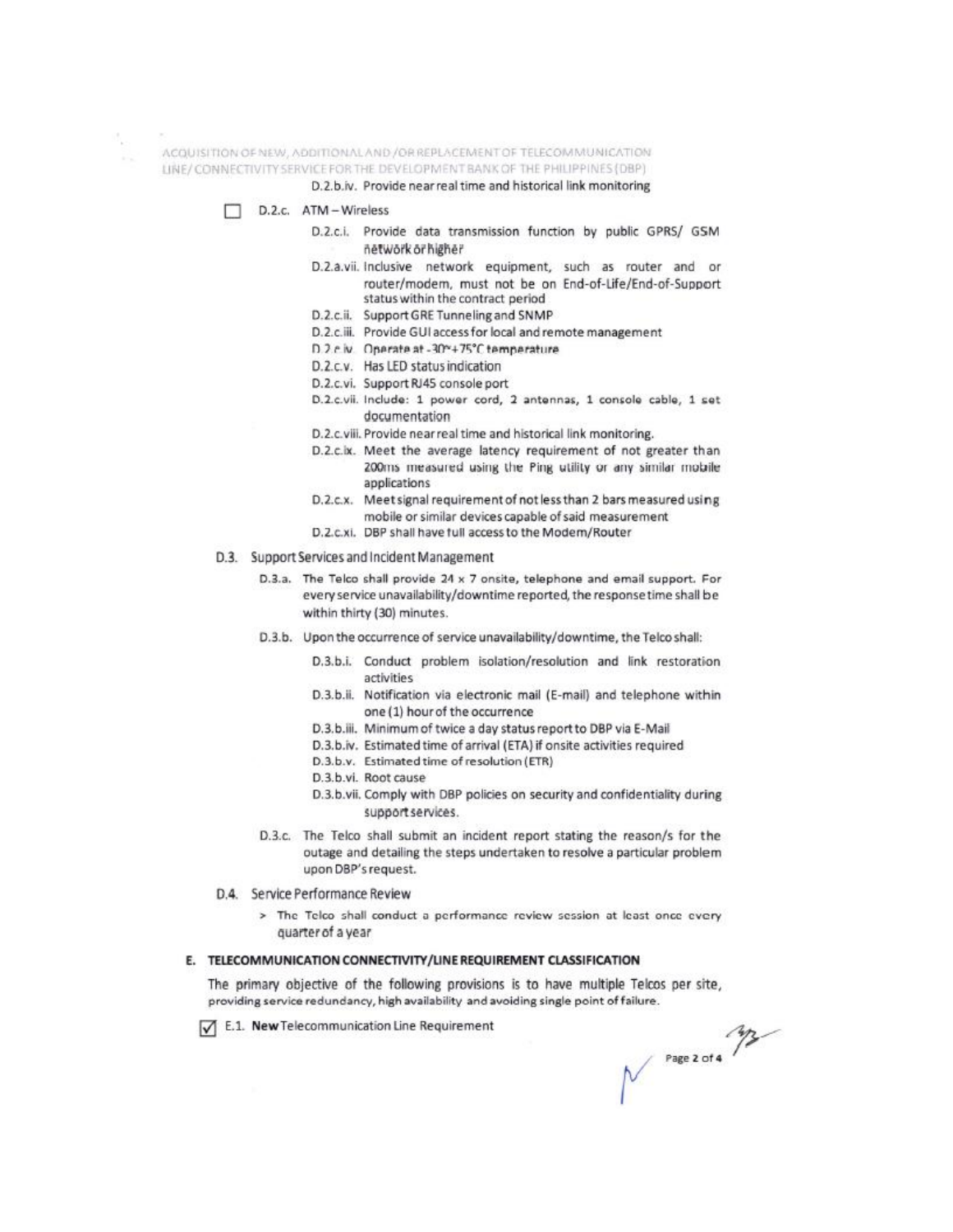## ACQUISITION OF NEW, ADDITIONAL AND /OR REPLACEMENT OF TELECOMMUNICATION LINE/CONNECTIVITY SERVICE FOR THE DEVELOPMENT BANK OF THE PHILIPPINES (DBP)

#### E.1.a. Covered Sites

# > New remotes sites

- E.1.b. Telco Selection Criteria
	- > Telecommunication Line for Branch Office
		- E.1.b.i. Two (2) different Telcos (Telco A and Telco B) shall be selected
		- E.1.b.ii. Telco A is the lowest (winning) provider
		- E.1.b.iii. Telco B is the second lowest provider
	- > Telecommunication Line for Additional ATM Facility of a Branch Office
		- E.1.b.iv. The Telco must be different from the one which has the majority or most of the telecommunication connectivity services provided for the ATM/s of that Branch Office
- E.2. Additional Telecommunication Line Requirement
	- E.2.a. Covered Sites
		- > For existing sites with existing telecommunication line/s
	- E.2.b. Telco Exception
		- > The Telco/s of the existing line/s servicing the site shall not be invited and will not be allowed to participate
- E.3. Replacement Telecommunication Line Requirement
	- E.3.a. Covered Sites
		- > For existing sites with existing telecommunication line/s
	- E.S.U. Telto Exception
		- E.3.b.i. For Telco Redundancy Replacement
			- > The Telco of the existing line/s servicing the site including the one to be replaced shall not be invited and will not be allowed to participate
		- E.3.b.ii. Replacement for the Purpose of Telecommunication Line Capacity (Bandwidth) Upgrade
			- > The Telco of the other existing line/s servicing the site (i.e., other than the one to be replaced) shall not be invited and will not be allowed to participate
		- E.3.b.iii. For Wireless to Wired Facility Replacement
			- > The Telco of the other existing line/s servicing the site (i.e., other than the one to be replaced) shall not be invited and will not be allowed to participate

#### F. DISCONTINUANCE OF SERVICE

DBP can opt to discontinue the service within the contract period without pre-termination fee/s, if the Telco provider fails to meet the required minimum availability of service, specified in item D.1, for three (3) consecutive months (3-strike rule)

G. PAYMENT

The payment shall be in a monthly basis every after the service acceptance.

Page 3 of 4